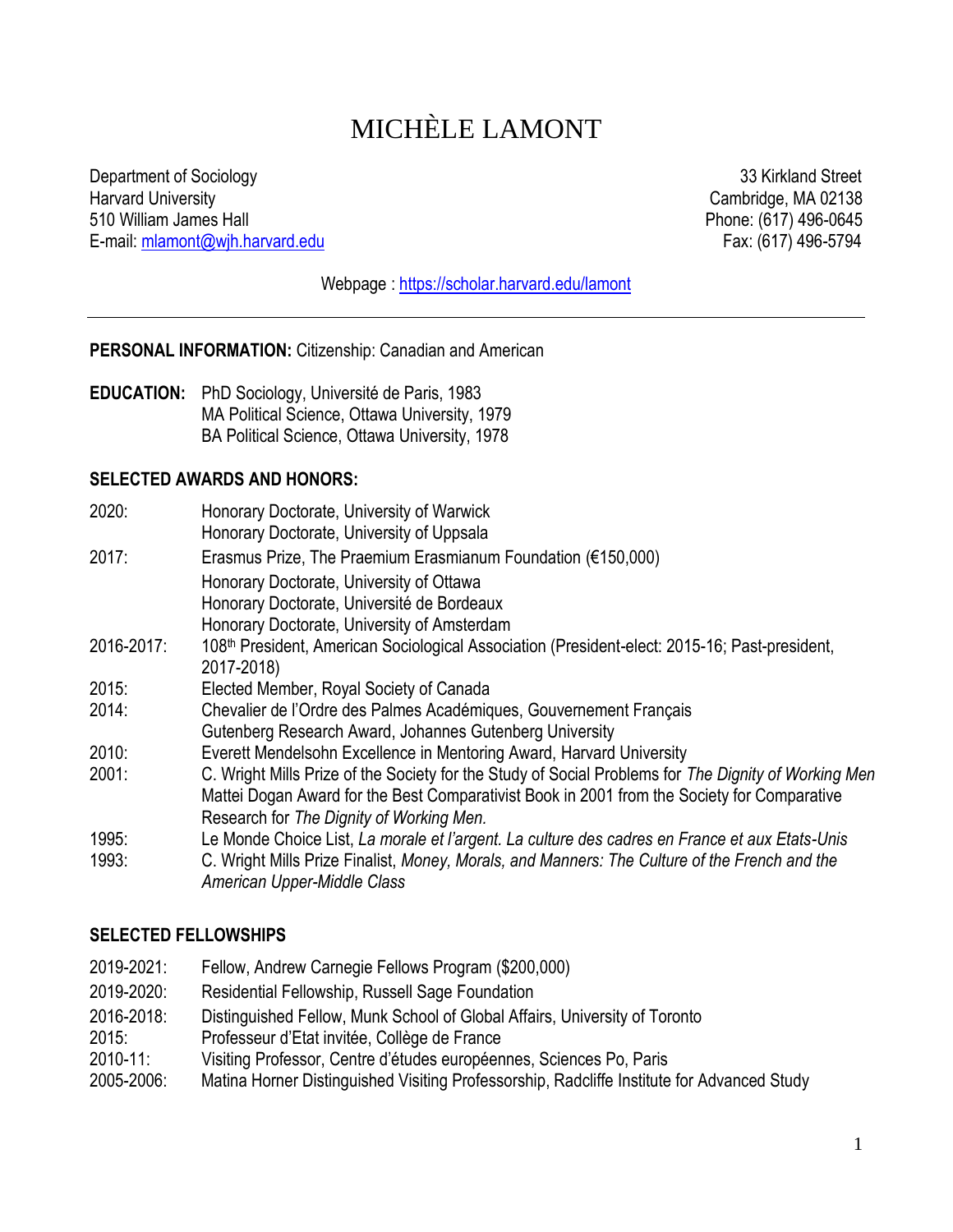| 2002-2003:    | Fellow, Center for Advanced Study in Behavioral Sciences (with the support of the Andrew W. |
|---------------|---------------------------------------------------------------------------------------------|
|               | Mellon Foundation)                                                                          |
| 2002-present: | Fellow and Program Director, Canadian Institute for Advanced Research                       |
| 1996-1997:    | Fellow, John Simon Guggenheim Memorial Foundation                                           |
|               | Jean Monnet Fellow, European University Institute, (declined)                               |
| 1996:         | Fellow, Russell Sage Foundation (one semester)                                              |
| 1992-1993:    | Fellow, German Marshall Funds of the United States                                          |
| 1982-1984:    | Post-Doctoral Fellow, Stanford University (with support of the Québec Government)           |
| 1980-1982:    | Ph.D. Fellowship, Québec Government                                                         |

1978-1982: Ph.D. Fellowship, French Government

# **EXTERNAL GRANTS (last 10 years):**

| 2018-2019: | "Doctoral Dissertation Research: Becoming Part of the City: Place-Belonging in Urbanizing     |
|------------|-----------------------------------------------------------------------------------------------|
|            | China" with Amy Tsang, NSF Doctoral Dissertation Improvement grant program (\$11,983)         |
| 2002-2019: | "Successful Societies Program." Canadian Institute for Advanced Research. Program co-director |

(app \$1,000,000 a year)

- 2014-2016: "Cultures of Health." Robert Wood Johnson Foundation (\$25,000)
- 2013-2016: "The Fukushima Disaster and the Cultural Politics of Nuclear Power in the United States and Japan." Science and Technology program, National Science Foundation, with Kyoko Sato and Sheila Jasanoff (\$175,686)
- 2012-2014: "Qualitative Data Repository." National Science Foundation, with Colin Elman, Diana Kapiszewski, Howard Turtle, and Lisa Wedeen, Syracuse University (\$599,822)
- 2010-2011: "Doctoral Dissertation Research: Low Income Youth and Perceptions of Mortality." National Science Foundation, with Nathan Fosse, Harvard University (\$8,365)
- 2009-2011: "Destigmatization Strategies among Ethnic Groups in Israel." United States Israel Binational Science Foundation, with Nissim Mizrachi and Hanna Herzog (\$52,000)
- 2009-2010: "Doctoral Dissertation Research: A Multilevel Study of Symbolic Boundaries towards Muslims, 2007-2008." National Science Foundation, with Christopher Bail, Harvard University (\$10,000)
- 2007-2010: "African-American Responses to Racism and Discrimination." National Science Foundation (\$209,985)
- 2007-2009: "Fostering Successful Interdisciplinarity through Shared Cognitive Platforms." Canadian Institute for Advanced Research (\$250,000)
	- "Doctoral Dissertation Research: Hiring and Inequality in High Prestige Professions." National Science Foundation, with Lauren Rivera, Harvard University (\$7,500)
- 2008: "Exploring Culture and Poverty." Ford Foundation, with David Harding and Mario Luis Small (\$25,000)

# **SCIENTIFIC BOARD MEMBERSHIP:**

- 2018-present: Member, Board of Directors, American Council of Learned Societies (ACLS) Member of Foundation Board, The Graduate Institute of International and Development Studies (IHEID), Geneva, Switzerland
- 2016-present: Member, Scientific Advisory Board at the Max Planck Institute for the Study of Religious and Ethnic Diversity, Gottingen, Germany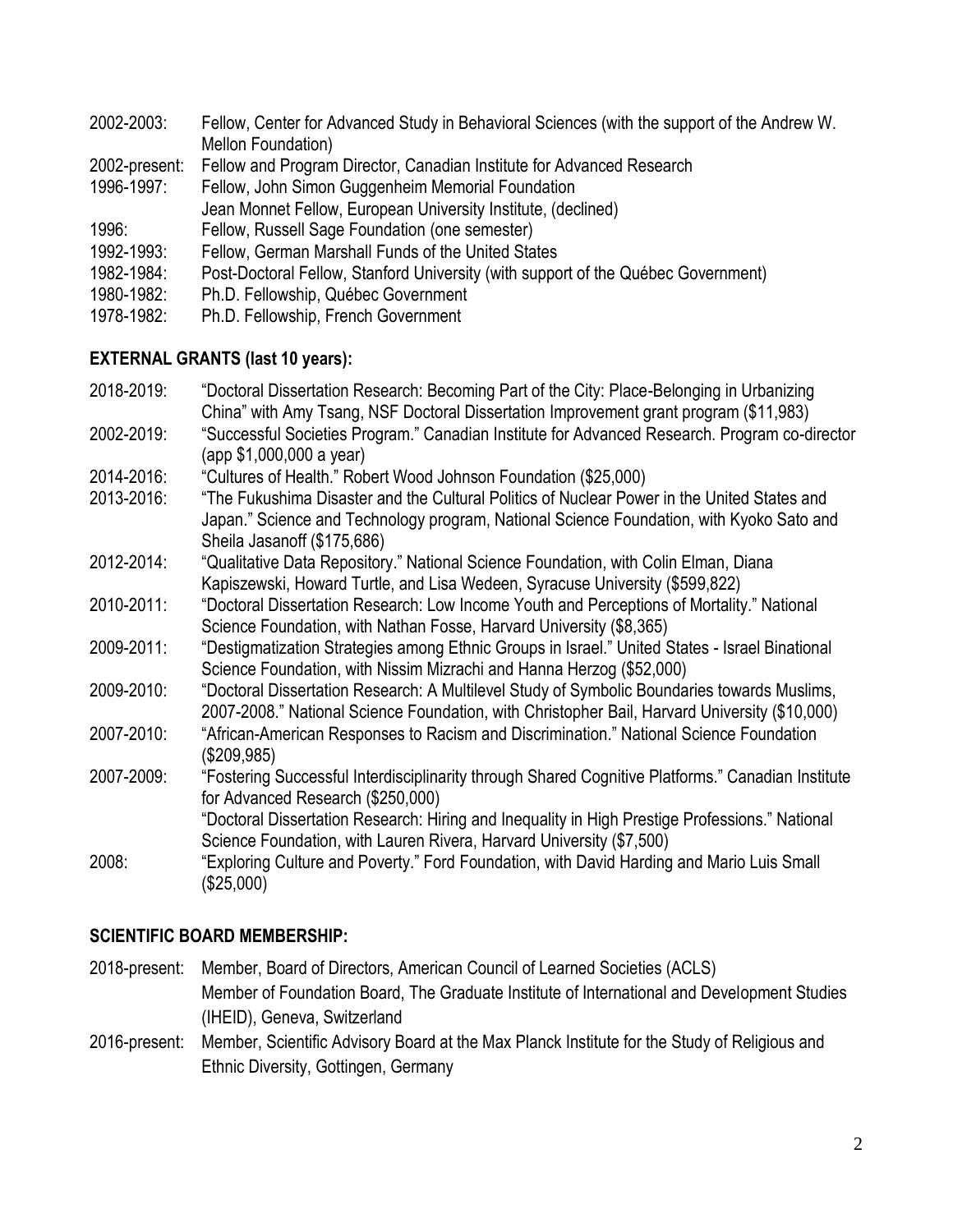Member, Advisory Council for the Princeton Institute for International and Regional Studies (PIIRS) Member, Advisory Board, Nordic Centre for Research on Gender Equality in Research and Innovation (NORDICORE)

- 2009-2015: Member, Advisory Board, Fellowship Program, Open Society Foundation
- 2009-2013: Member, Advisory Board, Réseau français d'Instituts d'études avancées
- 2010-2012: Member, Haut conseil de la science et de la technologie, French Government
- 2008-2012: Member, International Scientific Advisory Board, Sciences Po, Paris

# **SELECTED SCHOLARLY CONTRIBUTIONS:**

# **BOOKS**

| Forthcoming: | From Having to Being: Confronting the New Gilded Age. New York: One Signal, Simon and<br>Schuster; London: Penguin.<br>Korean and Dutch translations forthcoming.                                                                                                 |
|--------------|-------------------------------------------------------------------------------------------------------------------------------------------------------------------------------------------------------------------------------------------------------------------|
| 2016:        | Getting Respect: Responding to Stigma and Discrimination in the United States, Brazil, and Israel<br>(with Graziella Moraes Silva, Jessica S. Welburn, Joshua Guetzkow, Nissim Mizrachi, Hanna<br>Herzog, and Elisa Reis). Princeton: Princeton University Press. |
| 2009:        | How Professors Think: Inside the Curious World of Academic Judgment. Cambridge, MA:<br>Harvard University Press (translated in Korean, Chinese and Spanish).                                                                                                      |
| 2000:        | The Dignity of Working Men: Morality and the Boundaries of Race, Class, and Immigration.<br>Cambridge, MA: Harvard University Press and New York: Russell Sage Foundation (translated in<br>French).                                                              |
| 1992:        | Money, Morals, and Manners: The Culture of the French and the American Upper-Middle Class.<br>Chicago: University of Chicago Press (translated in French).                                                                                                        |

# **ARTICLES & BOOK CHAPTERS**

# **Culture and Inequality**

2019: "Inequality as a Multidimensional Process" (co-edited with Paul Pierson). Special Issue of *Daedalus: Journal of the American Academy of Arts and Science*, 148(3).

> "Inequality Generation and Persistence as Multidimensional Processes: An Interdisciplinary Agenda" (with Paul Pierson). *Daedalus: Journal of the American Academy of Arts and Science,* 148(3): 5-18.

"Membership without Social Citizenship? Deservingness and Redistribution as Grounds for Equality." (with Irene Bloemraad, Will Kymlicka, Leanne Son Hing). *Daedalus: Journal of the American Academy of Arts and Science,* 148(3): 73-104.

"From 'Having' to 'Being': Self-Worth and the Current Crisis of American Society." *The British Journal of Sociology.* 70(3): 660-707.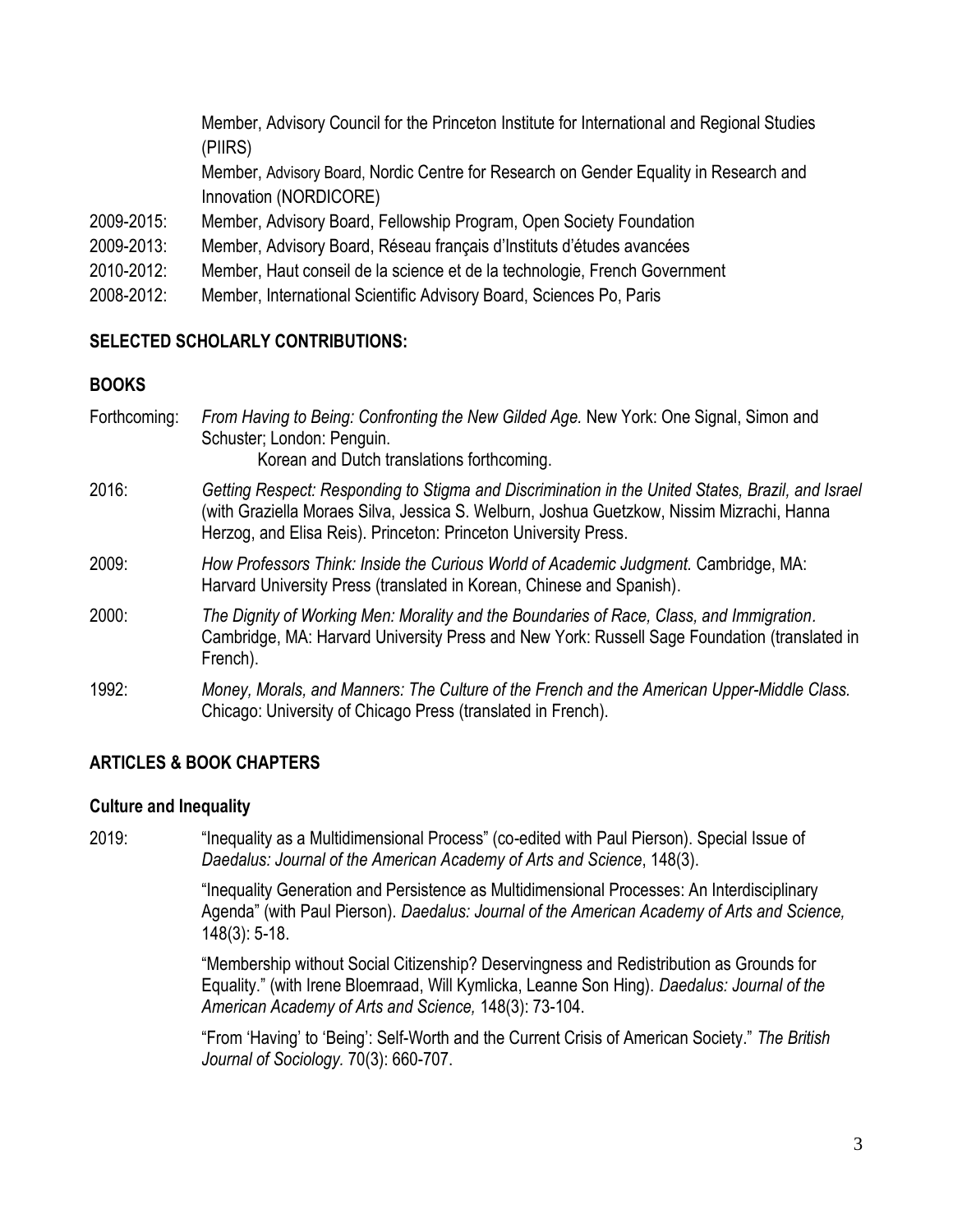|       | With responses by Andrew Cherlin, Claude Fischer, Margaret Frye, Eva Illouz, Giselinde<br>Kuipers, Mike Savage, and Adia Wingfield.                                                                                                                                                                                                            |
|-------|------------------------------------------------------------------------------------------------------------------------------------------------------------------------------------------------------------------------------------------------------------------------------------------------------------------------------------------------|
|       | "For a 'Sociology as a Team Sport." The British Journal of Sociology. 70(3): 769-779.                                                                                                                                                                                                                                                          |
| 2018: | "Cultural Sociology and China" (co-edited with Amy Tsang). Special issue of The Journal of<br>Chinese Sociology, 4(15), 4(17), 4(18), 4(19), 5(7), and 5(15).                                                                                                                                                                                  |
| 2017: | "The Trump/Brexit Moment: Causes and Consequences" (co-edited with Nigel Dodd and Mike<br>Savage). Special issue of British Journal of Sociology, 68(S1): S1-S280.                                                                                                                                                                             |
|       | "Bridging Cultural Sociology and Cognitive Psychology in Three Contemporary Research<br>Programs." (with Laura Adler, Bo Yun Park, and Xin Xiang). Nature Human Behavior, 1:866-872.                                                                                                                                                           |
| 2014: | "What is Missing? Cultural Processes and the Making of Inequality." (with Stefan Beljean and<br>Matthew Clair). SocioEconomic Review, 12(3): 573-608.<br>Chinese translation: "He Zhe Que Xi? Wen Hua Guo Cheng Yu Dao Xiang Bu Ping Deng De<br>Yin Guo Lu Jing." Trad. Junchao Tang. Journal of Sociological Studies. 1(1), 2018: 201-39+278. |
| 2012: | "Toward a Comparative Sociology of Valuation and Evaluation." Annual Review of Sociology, 38:<br>201-221.                                                                                                                                                                                                                                      |
|       | "How Has Bourdieu Been Good to Think With? The Case of the United States." Sociological<br>Forum, 27(1): 228-237.                                                                                                                                                                                                                              |
| 2010: | Reconsidering Culture and Poverty (co-edited with Mario Luis Small and David J. Harding).<br>Special issue of the Annals of the American Academy of Political and Social Science, 629: 6-225.                                                                                                                                                  |
| 2008: | "How Culture Matters: Enriching Our Understandings of Poverty." (with Mario Luis Small). Pp. 76-<br>102 in The Colors of Poverty: Why Racial and Ethnic Disparities Persist, edited by A. Lin and D.<br>Harris. New York: Russell Sage Foundation                                                                                              |
| 2007: | "Boundary Processes: Recent Theoretical Developments and New Contributions." (with Mark A.<br>Pachuchi and Sabrina Pendergrass). Poetics, 35: 331-351.                                                                                                                                                                                         |
| 2002: | "The Study of Boundaries Across the Social Sciences." (with Virag Molnar). Annual Review of<br>Sociology, 28: 167-195.                                                                                                                                                                                                                         |
| 2000: | Rethinking Comparative Cultural Sociology: Repertoires of Evaluation in France and the United<br>States (co-edited with Laurent Thévenot). London: Cambridge University Press and Paris:<br>Presses de la Maison des sciences de l'homme.                                                                                                      |
| 1992: | Cultivating Differences: Symbolic Boundaries and the Making of Inequality (co-edited with Marcel<br>Fournier). Chicago: University of Chicago Press (2nd edition: 1994).                                                                                                                                                                       |
| 1988: | "Cultural Capital: Allusions, Gaps and Glissandos in Recent Theoretical Developments." (with<br>Annette L. Lareau). Sociological Theory, 6(2): 153-168.                                                                                                                                                                                        |
|       |                                                                                                                                                                                                                                                                                                                                                |

# **Racism and Stigma**

2018: "Addressing Recognition Gaps: Destigmatization and the Reduction of Inequality." *American Sociological Review*, 83(3): 419-444.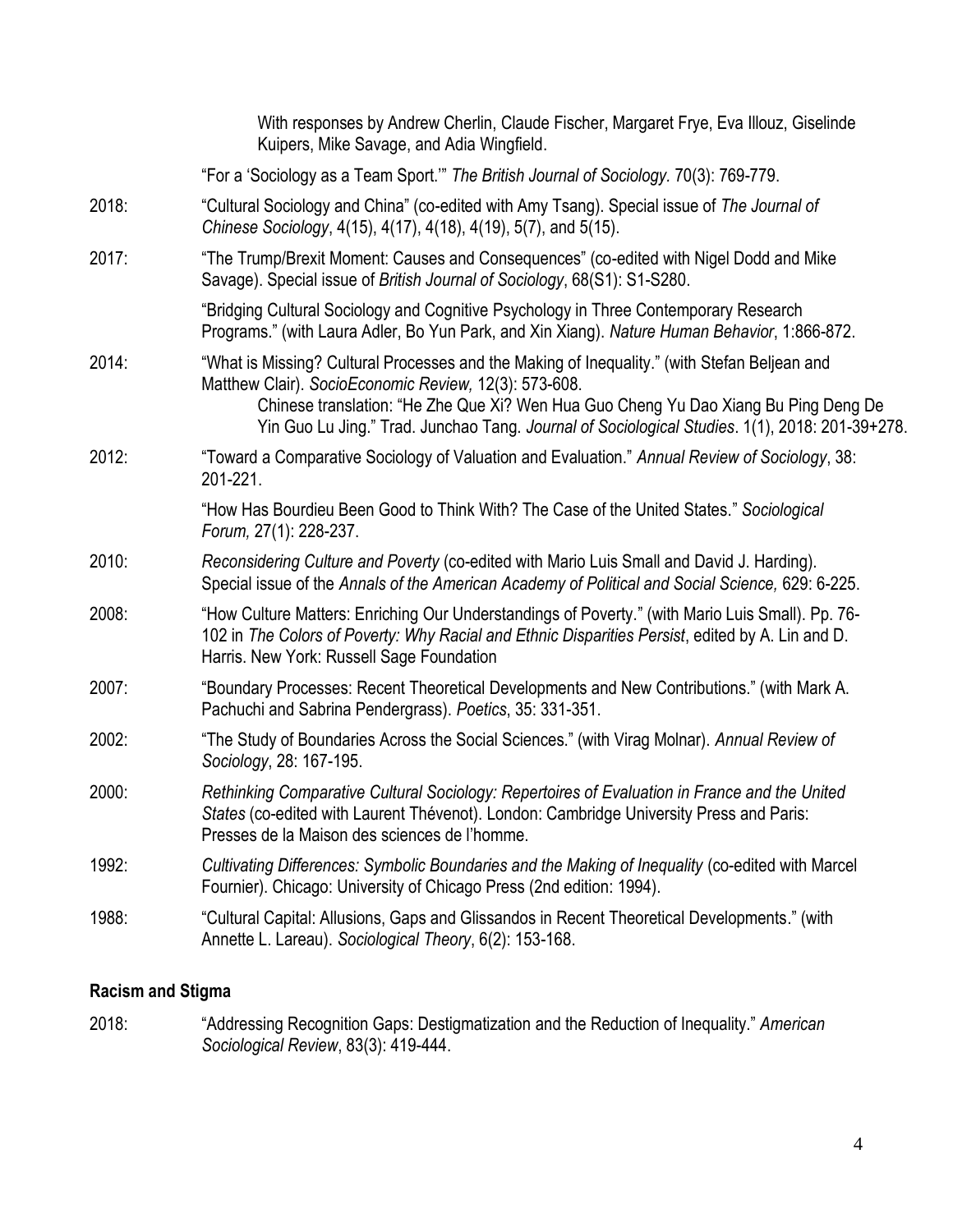| 2012: | "Responses to Stigmatization in Comparative Perspectives: Brazil, Canada, Israel, France, South<br>Africa, Sweden, and the United States" (co-edited with Nissim Mizrachi). Special issue of Ethnic<br>and Racial Studies, 35(3): 365-540.                                       |
|-------|----------------------------------------------------------------------------------------------------------------------------------------------------------------------------------------------------------------------------------------------------------------------------------|
|       | "African Americans Respond to Stigmatization: The Meanings and Salience of Confronting,<br>Deflecting Conflict, Educating the Ignorant and 'Managing the Self." (with Crystal M. Fleming and<br>Jessica S. Welburn). Special issue of Ethnic and Racial Studies, 35(3): 400-417. |
| 2009: | "Responses to Racism, Health, and Social Inclusion as a Dimension of Successful Societies." Pp.<br>151-168 in Successful Societies: How Institutions and Culture Affect Health, by P. A. Hall and M.<br>Lamont. New York: Cambridge University Press.                            |
| 2002: | "Ordinary Cosmopolitanisms: Strategies for Bridging Racial Boundaries among Working Class<br>Men." (with Sada Aksartova). Theory, Culture and Society, 19(4): 1-25.                                                                                                              |
| 2001: | "North African Immigrants Respond to French Racism: Demonstrating Equivalence through<br>Universalism." (with Ann Morning and Margarita Mooney). Ethnic and Racial Studies, 25(3): 390-<br>414.                                                                                  |
|       | "How Blacks Use Consumption to Shape their Collective Identity: Evidence from African<br>American Marketing Specialists." (with Virág Molnár). Journal of Consumer Culture, 1(1): 31-45.                                                                                         |

# **Academia and Knowledge**

| Forthcoming: | "Postface: Making Sense of Reality Together: Interdisciplinary 'Ways of Seeing," in John R.<br>Bowen, Nicolas Dodier, Jan Willem Duyvendak, and Anita Hardon (eds.) Pragmatic Inquiry:<br>Critical Concepts for Social Sciences. New York: Routledge. |
|--------------|-------------------------------------------------------------------------------------------------------------------------------------------------------------------------------------------------------------------------------------------------------|
| 2020:        | La morale des sociologues, (co-edited with Bruno Cousin), Paris : Presses universitaires de<br>France.                                                                                                                                                |
|              | "Les nouvelles frontières de la cultural sociology." Pp. 89-98 in La morale des sociologues, edited<br>by B. Cousin and M. Lamont). Paris: Presses universitaires de France.                                                                          |
| 2019:        | "Michèle Lamont." Pp. 127-134 in How to Get Grant Money in the Humanities and Social<br>Sciences, by R. B. Folsom. New Haven, CT: Yale University Press.                                                                                              |
| 2018:        | "Sociology's Response to the Trump Presidency: Views from the 108th ASA President."<br>Sociological Forum, 33(4).                                                                                                                                     |
| 2015:        | "Shared Cognitive-Emotional-Interactional Platforms: Markers and Conditions for Successful<br>Interdisciplinary Collaborations." (with Veronica Boix-Mansilla and Kyoko Sato). Science,<br>Technology & Human Values, 41(4): 571-612.                 |
| 2011:        | Social Knowledge in the Making (co-edited with Charles Camic and Neil Gross). Chicago:<br>University of Chicago Press.                                                                                                                                |
| 2009:        | "Fairness as Appropriateness: Negotiating Epistemological Differences in Book Review." (with<br>Grégoire Mallard and Joshua Guetzkow). Science, Technology and Human Values, 34(5): 573-<br>606.                                                      |
| 2006:        | "Beyond Blind Faith: Overcoming the Obstacles to Interdisciplinary Evaluation." Research<br>Evaluation 15 (1): 43-55.                                                                                                                                 |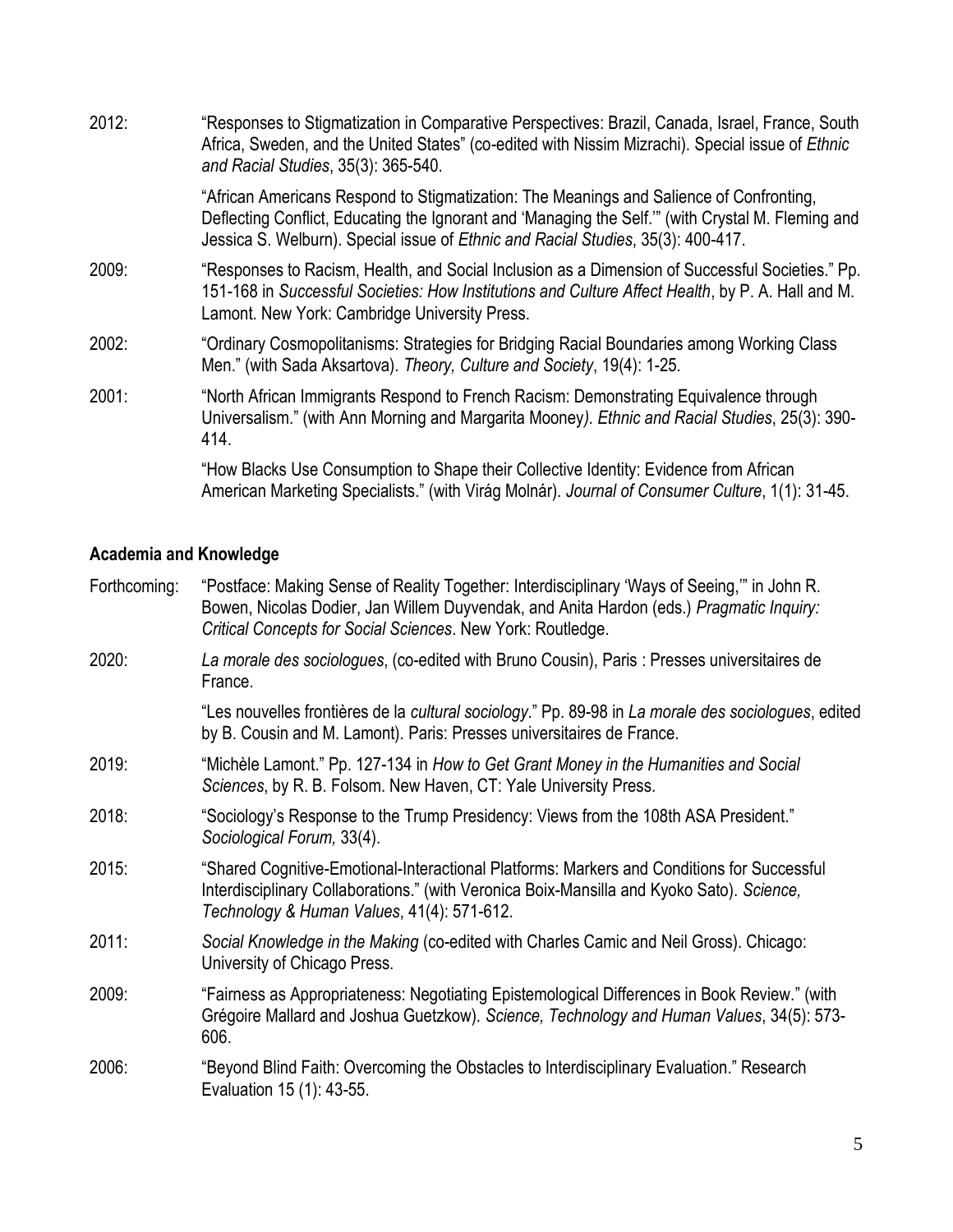- 2004: "What is Originality in the Social Sciences and the Humanities?" (with Joshua Guetzkow and Grégoire Mallard). *American Sociological Review*, 69(2): 190-212.
- 1987: "How to Become a Dominant French Philosopher: The Case of Jacques Derrida." *American Journal of Sociology*, 93(3): 584-622.

#### **Social Change and Successful Societies**

- 2020: Folke, Carl, et al. 2020."Our Future in the Anthropocene Biosphere: Global sustainability and resilient societies". in *Nobel Prize Summit: Our Planet, Our Future*. Stockholm, Sweden: Beijer Discussion Paper Series No. 272.
- 2016: "Mutuality, Health Promotion and Collective Cultural Change" (co-edited with Mabel Berezin, Alonzo Plough, and Matthew Trujillo.) Special issue of *Social Science & Medicine,* 165:1-296.

"Destigmatization and Health: Cultural Constructions and the Long-term Reduction of Stigma." (with Matthew Clair and Caitlin Daniel). *Social Science & Medicine*, September, 165: 223-232.

"Neoliberalism and Symbolic Boundaries in Europe: Global Diffusion, Local Context, Regional Variation." (with Jonathan J.B. Mijs and Elyas Bakhtiari). *Socius: Sociological Research for a Dynamic World*, January-December, (2): 1-8.

- 2014: "How Neo-Liberalism Has Transformed France's Symbolic Boundaries?" (with Nicolas Duvoux). *French Politics, Culture and Society*, 32(2): 57-75.
- 2013: *Social Resilience in the Neoliberal Era* (co-edited with Peter A. Hall). New York: Cambridge University Press.

Reprinted in *Cultural Sociology: An Introductory Reader*, edited by Matt Wray. New York: W.W. Norton & Company, 2013, pp. 532-550.

French translation, "Introduction," *Revue des politiques sociales et familiales.* Forthcoming. Paris, France: CNAF

- 2010: "Introduction: Assessing France as a Model of Societal Success." (with Eloi Laurent) *French Politics, Culture & Society*, 28(3): 66-73.
- 2009: *Successful Societies: How Institutions and Culture Affect Health* (co-edited with Peter A. Hall). New York: Cambridge University Press.

# **Qualitative Methods**

- Forthcoming: "Research Questions, Research Designs and Explanations: Lessons from *Getting Respect.*" (with Graziella Moraes Silva and Joshua Guetzkow). In *The How To of Qualitative Research*, 2nd Ed., edited by J. D. Aurini, M. Heath, and S. Howells. London: Sage.
- 2014: "Methodological Pluralism and the Possibilities and Limits of Interviewing." (with Ann Swidler). *Qualitative Sociology*, 37(2): 153-171.
- 2008: Workshop on The Evaluation of Systematic Qualitative Research in the Social Sciences (coedited with Patricia White). Washington, DC: National Science Foundation.

# **SELECTED INTERVIEWS, PUBLIC LECTURES, and PODCASTS:**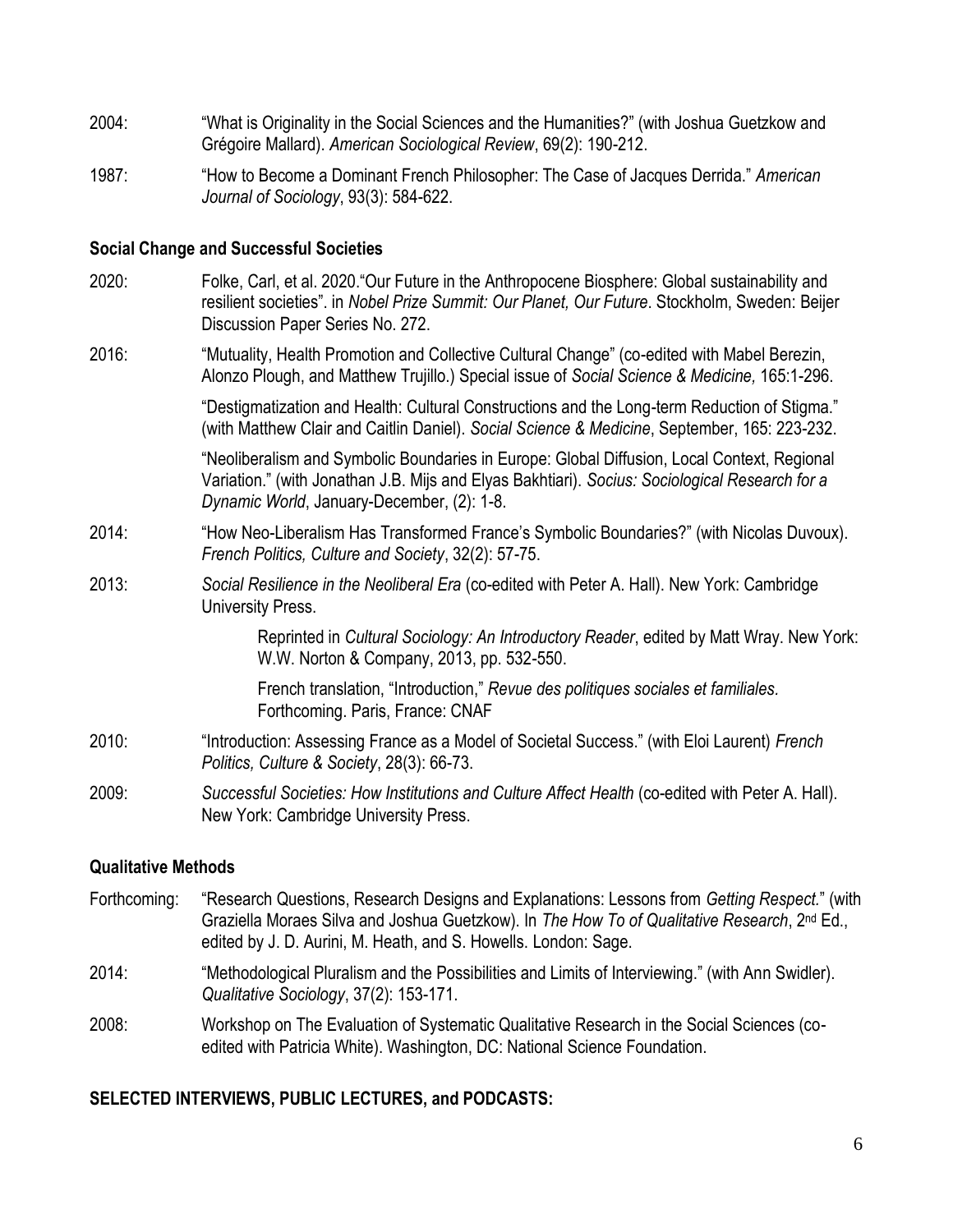| 2020: | Gunnar Myrdal Lecture on "Narratives of Hope: Self-Worth and the Current Crisis in American                                                                                                                                                                                                                                                                                                                                           |
|-------|---------------------------------------------------------------------------------------------------------------------------------------------------------------------------------------------------------------------------------------------------------------------------------------------------------------------------------------------------------------------------------------------------------------------------------------|
| 2019: | Society and Beyond," Stockholm University, Stockholm, Sweden<br>Mosse-Lecture on "In Search of Hope: The Current Crisis of American Class Society," Humboldt-                                                                                                                                                                                                                                                                         |
|       | Universität zu Berlin, Berlin, Germany<br>Keynote: "The Role of Narratives in Social Resilience," Beijer Institute of Ecological Economics at<br>the Royal Swedish Academy of Sciences, Albaeco, Future Earth, & Stockholm Resilience Centre,<br>Stockholm, Sweden                                                                                                                                                                    |
|       | Keynote: "Promoting Gender Diversity in Peer Review? Lessons from How Professors Think,"<br>Gender Institute, Australian National University, Canberra, Australia<br>"Narratives of Hope: Self-Worth and the Current Crisis in American Society and Beyond"<br>Plenary speaker, European Sociological Association Conference, Manchester, UK<br>Association of Sociology Graduate Students Distinguished Speaker, Stanford University |
| 2018: | "From 'Having' to 'Being': Self Worth and the Current Crisis of American Society." Annual Lecture<br>British Journal of Sociology. October, 2018. Link                                                                                                                                                                                                                                                                                |
|       | "Trump's language, unseemly to critics, reassures his base." Interview with the Harvard Gazette,<br>February 7. Link                                                                                                                                                                                                                                                                                                                  |
| 2017: | "Addressing the Recognition Gap: Destigmatization and the reduction of inequality." American<br>Sociological Association Presidential Address, August 13. Link                                                                                                                                                                                                                                                                        |
|       | "Culture, inégalités, inclusion sociale: Entrevue avec Michèle Lamont, sociologue." Interview with<br>Radio Canada, August 11. Link                                                                                                                                                                                                                                                                                                   |
|       | "Entrevista a Michèle Lamont." Interview with COES-LSE 2016 Conference on<br>Inequalities/Desigualdades, posted February 6, 2017. Link                                                                                                                                                                                                                                                                                                |
|       | "Getting Respect: Responding to Stigma and Discrimination in the United States, Brazil, and<br>Israel." Lecture for the International Inequalities Institute at the London School of Economics,<br>posted March 8, 2017. Link                                                                                                                                                                                                         |
|       | "Trois questions à Michèle Lamont." Interview with Université de Bordeaux, September 6. Link                                                                                                                                                                                                                                                                                                                                          |
|       | "Is There an Evaluative Turn in SSH?" Debate in the science, knowledge, [e]valuation workshop<br>at the University of Warwick, posted October 17, 2017. Link                                                                                                                                                                                                                                                                          |
|       | "The everyday response to racism." Interview with the Harvard Gazette, December 9. Link                                                                                                                                                                                                                                                                                                                                               |
| 2016: | "American Sociology at the Time of Trumpism. Interview with Michèle Lamont" (Interview by<br>Arnaud Saint-Martin, in French). Association française de sociologie, April 13. Link                                                                                                                                                                                                                                                     |
|       | "Cross-Cultural Responses to Discrimination: A Q&A with Michèle Lamont." Weatherhead Center<br>for International Affairs, Epicenter, Harvard University, October 11. Link                                                                                                                                                                                                                                                             |
|       | "Michèle Lamont: Portrait of a Capacious Sociologist." (interview by Nasar Meer). Sociology,<br>50(5), 1012-1012. Link                                                                                                                                                                                                                                                                                                                |
| 2015: | "Q & A with Michèle Lamont, ASA President-Elect." (interview by Alexandra Kowalski). ASA<br>Culture Section, November 11. Link                                                                                                                                                                                                                                                                                                        |
|       | "Sociologist Michèle Lamont." ScienceLives, National Science Foundation. June 8. (podcast) Link                                                                                                                                                                                                                                                                                                                                       |